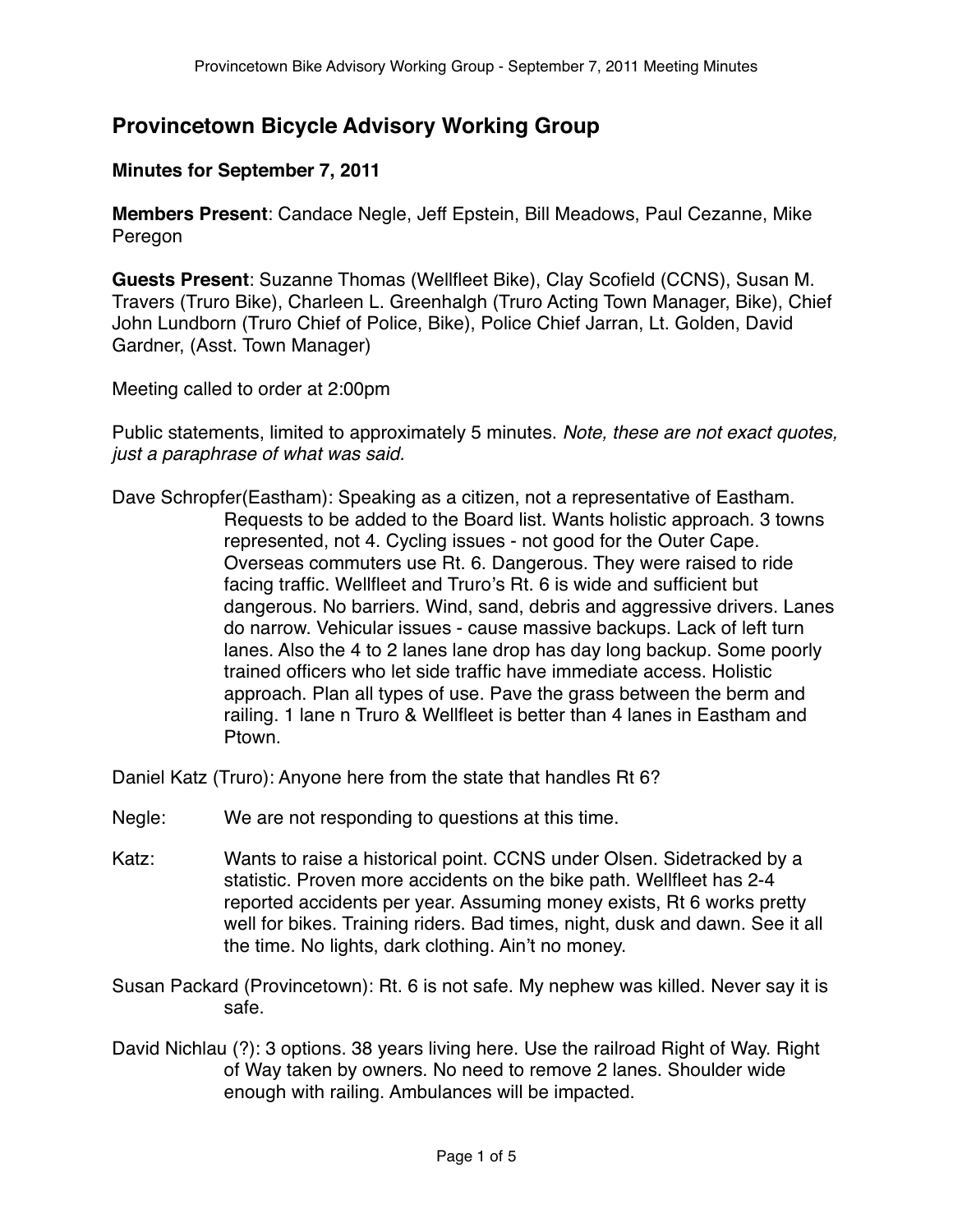Mike Carbetta (Truro): Rides rail trail to Ptown daily. Almost all of Rt. 6. Castle Hill to Highland is dangerous. Lots of sand near Moors Rd. Dangerous. Also, please fix Bradford St in Ptown.

### (The meeting was now moved to the Judge Welch Room due to over crowding.)

- Russel Braun (Truro): I'm a Ptown employee. Regular rider, pleasure and commuting. Couple concerns. Highway issue, matter of traffic engineering. Need turning lanes. Bike trail should be on south side of Rt 6. Leave the Right of Way to the planners. Has to be access from the trail to Rt. 6A. Agrees, Castle Hill to Highland is bad.
- Roger Chauvette (Provincetown): Applauded the reconstruction between Moors & Herring Cove. Love the Share The Road signs. Need them between Atlantic Spice to Herring Cove. Only a stopgap. Need breakdown lane.
- Doug Payson (Brewser, Lower Cape Realtor): Don't want to diminish safety. Economic argument for the path. I live in Brewster, the Hot Chocolate Sparrow is a destination. CCNS huge income. Old rail bed, on scenic route, much better than highway. Mark lanes, currently unmarked.
- Robert Jayson (Provincetown): Reducing Rt 6 terrifies me. I work off cape. Cars head on, don't like it. All want safety. Want more people. Reducing 6 means more backups. No disrespect for the youth that was killed. Drunk driver? Grew up in Scituate as a kid, used railroad, unpaved. We made it work. We call it the scenic path, but who wants to see cars? Need easy access to spots like Marconi, Beech Forest. Against changes to Rt. 6, you never know what is coming. Goes to Boston all the time. Expressway, everyone goes same direction. Most of the town is against it. Scituate lost their railroad path. Need different alternatives. Rarely used off season. Need to pull over for emergencies.
- Karen Snow (Truro): I put in 3,000 miles on bikes on the road. Not at night. On Rt 6 all the time. Shore Rd? Are you crazy? Shore Rd is dangerous. Support any and all improvements. Not all are tourists. Some ride lots. 2nd home owners. Bike Trail is too crowded and not maintained, potholes and roots. Finally cleaned up after Irene. If it is multi-use, walkers, joggers,strollers and skateboard, 2 options. 1) separate and distinct. Expensive, slow process. 2) cohabit on roads. These are not exclusive options. 2nd is cheaper, quicker to achieve. Diversity of routes. Marked lanes already in place. Need education. Huge campaign, appeal to all. TV, radio, newspaper. New ideas need campaign. PSA blankets: Motorcycles are everywhere, Schools Are Open. We even have Horse signs. Both options need to be looked at, not at the exclusion of others.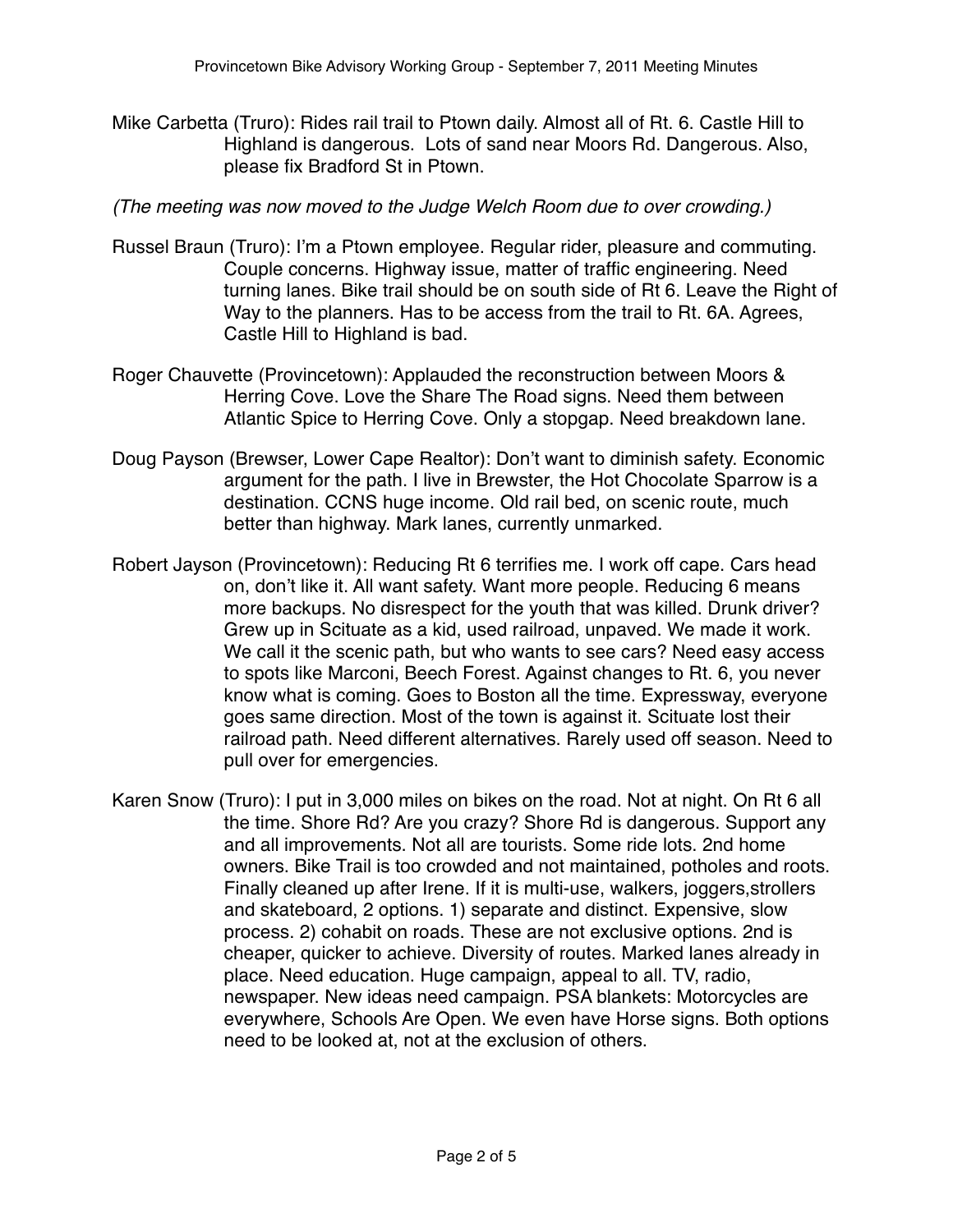Bill Durkin (West Barnstable): My son died in a bike accident 23 years ago. Hit by a seafood packer truck. Had been warned previous day by police. You never know what it is like to loose a child.

Public comments section closed: (Jeff Epstien left at 2:30pm, BAWG still has quorum.) This now a joint meeting of the Provincetown and Truro Bike groups

- Negle: We are just beginning the process. Future workshops, recommendations. There will be additional public hearings on the 4+ proposals.
- Scofield: Purpose is to get the 3 town together. Background: Plan released last year, capecod.org, Bikeways page

 More aggressive approach to planning. Coordinate all plans. Connect existing facilities together. Goal: 1) finalize list of project, 2) Prioritize, 3) Funding.

 Developed through public process. Regional vision. Like to see it all done in 12 months.

Truro and Ptown working together. Need to include Wellfleet. Eastham?

- Peregon: Need representatives from town.
- Scofield: Would like that.
- Negle: Question for Susan. Does Wellfleet have a group?
- Thomas: Can't say for sure. Needs to go before Board of Selectmen. Would like to do that. Many different bike people. 3,000 milers to wobbly 80 year olds. Need to accommodate both.
- Negle: We'll want an Executive Commission.

Thomas: I'm in.

Travers: We have a quorum of 3, Looking for 2 members.

Gardner: Wellfleet not prohibited.

Negle: No.

- Gardner: Open up to Eastham? Current system ends in Wellfleet. Bikes use Rt. 6, not trail.
- Lundborn: Should include Eastham
- Scofield: Suggest we contact Dave [Schropfer] and work together.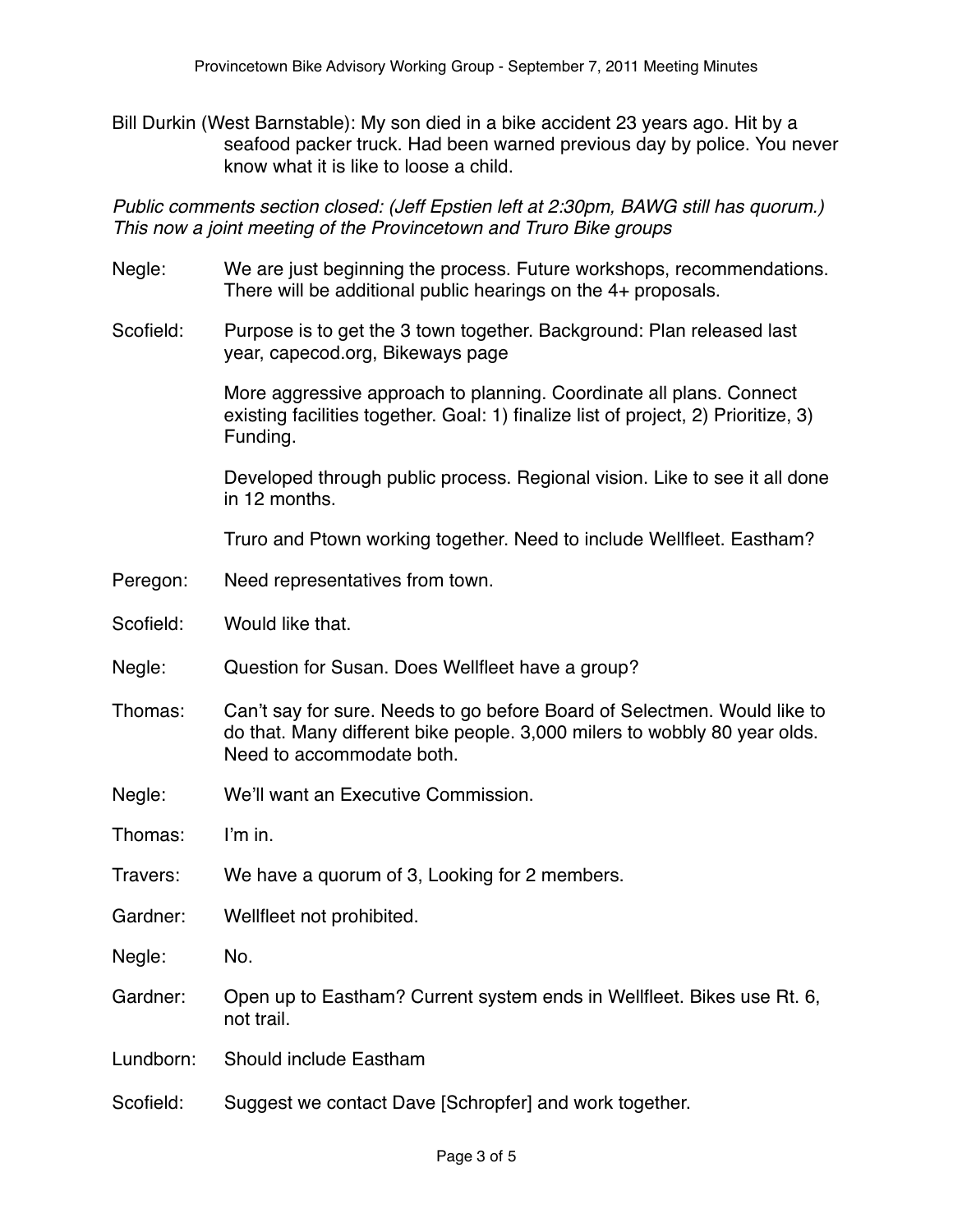- Greenhalgh: He was here as in individual, go through Police Dept or Town Manager. Yes, include Eastham.
- Negle: I'll setup a workshop.
- Scofield: Happy to answer question: Brief update:

 Funded: trailer/vans on Rt 6 for Bike Shuttle, trail end to Ptown. Serves unconnected areas.

Funded: upgrade to Nauset, made safer.

working with many towns

- Gardner: Good idea to collect emails for notification
- Greenhalgh: Executive Committee size. 2 members from Ptown, plus Gardner
- Lundborn: Karen B\_\_\_\_\_\_ of Truro. 30+ years. Lost son years ago in a motorcycle accident. Created a helmet program. Cost nothing. Alert card system. Name and allergies stuck in helmet. Sticker on helmet to alert.
- Scofield: CCNS finished Moors Rd. Counted 405 bikes and pedestrians in 2 hours. Pursue grant. Would ask Ptown BAWG to make motion to Board of Selectmen to support the grant.
- Peregon: Town was going to try and come up with the funds.
- Scofield: Make 1 plan, integrate.
- Peregon: Wouldn't want the 600 feet slowed down.
- Negle: Motion. (See #2 attached). Peregon seconded. Passes 4-0-0
- Scofield: (Shows the "sharrows" full size plans) Every 100 feet. Trucks parked crazy places. "Sharrows" show both direction.

(Discussion)

- Cezanne: Motion (See #1 attached). Peregon seconded. Passes 4-0-0
- Greenhalgh: Excited to see Ptown got Paul (Cezanne). We lost him but you gained him. Fantastic.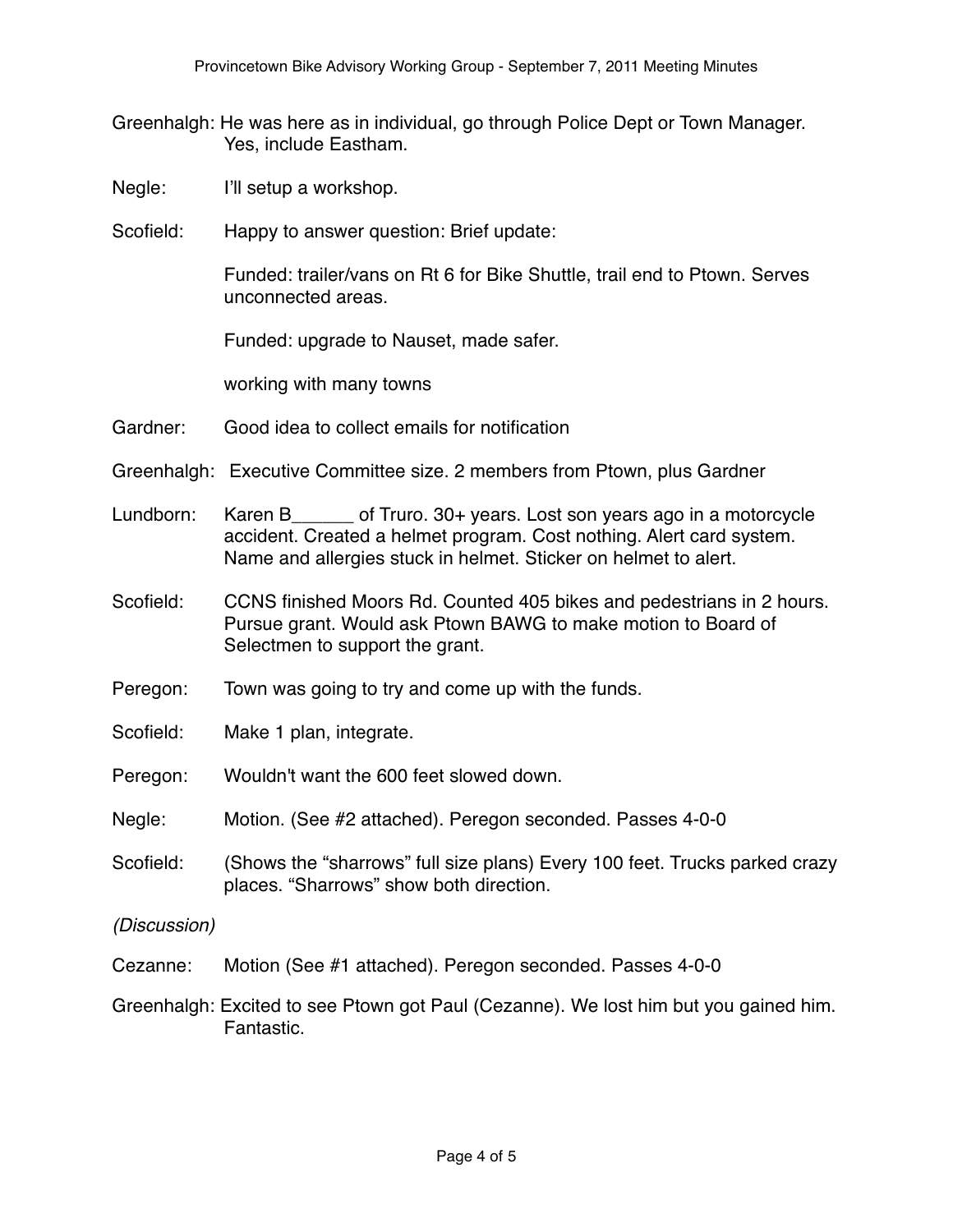- ?: Learned a lot from the Public Statements, thank you.
- Negle: Amazing public response. Safer for cars and bikers. Kaarst (CCSN) couldn't be here today. CCNS will be big part
- Thomas: Contacted by Open Spaces Comm.
- Negle: Motion to approve the minutes of Aug 24. Peregon, seconded. Passes 4-0-0.
- Negle: Anyone want to be on the Executive Commission? Peregon, no. Cezanne, no. Meadows, as alternative.
- Cezanne: Motion for Negle & Gardner to on Executive Commission for the multitown bike group. Meadows as alternate. Meadows. Seconded. Passes 4-0-0

Meeting adjourned at 3:20pm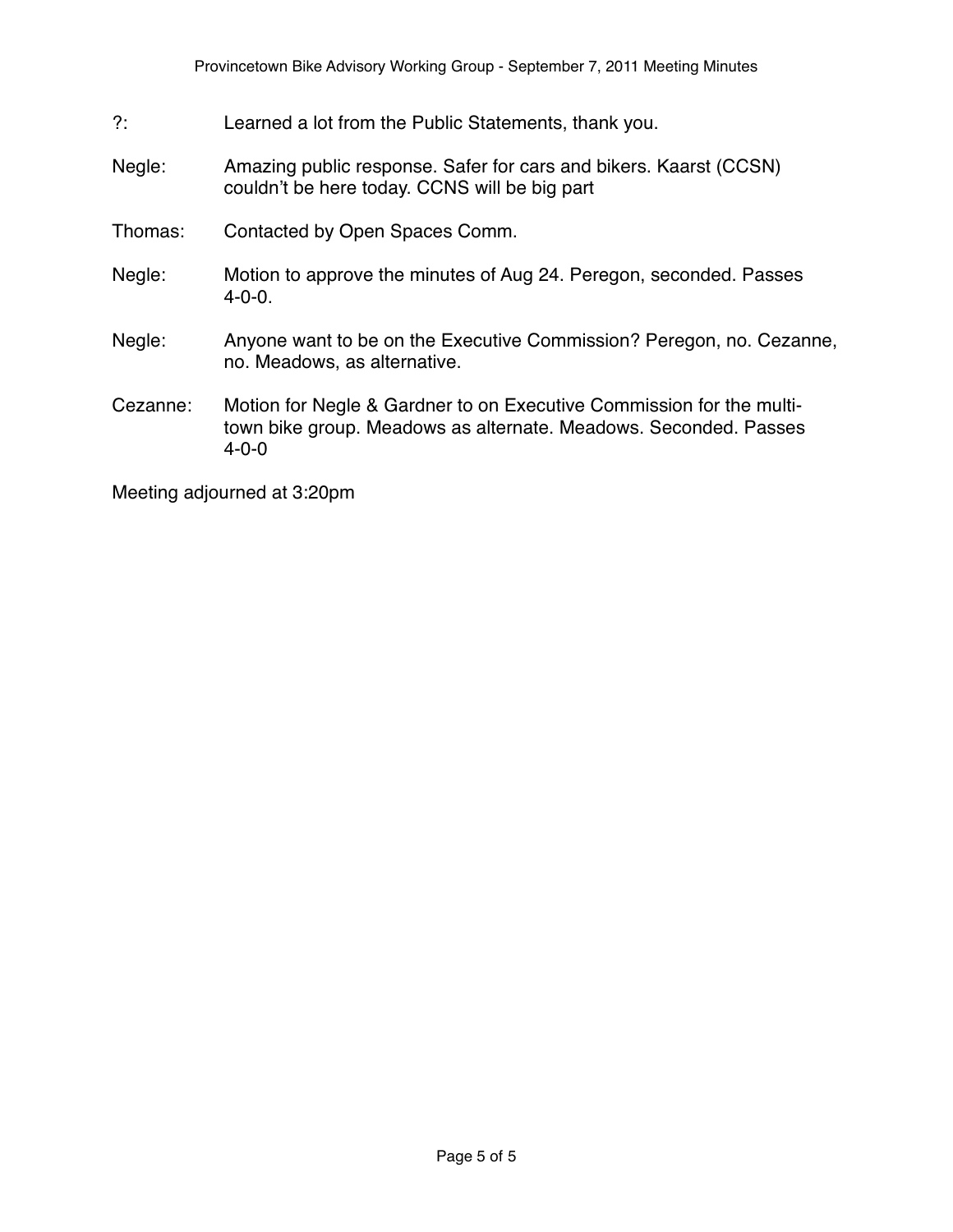# Motion 1

÷

The BAWG recommends the draft pavement marking and signage plan for bicycle safety on Commercial Street be adopted by the Board of Selectmen and, pending review and final approval by Town DPW officials, authorize implementation.

### Motion 2

The BAWG recommends the Board of Selectmen authorize the town to proceed with a MassWorks Infrastructure Program grant application to extend the existing bicycle lanes on Moors Road to the Commercial Street traffic circle. This grant will be developed by the Town, the Cape Cod Commission, and the Cape Cod National Seashore with the Town as grant recipient.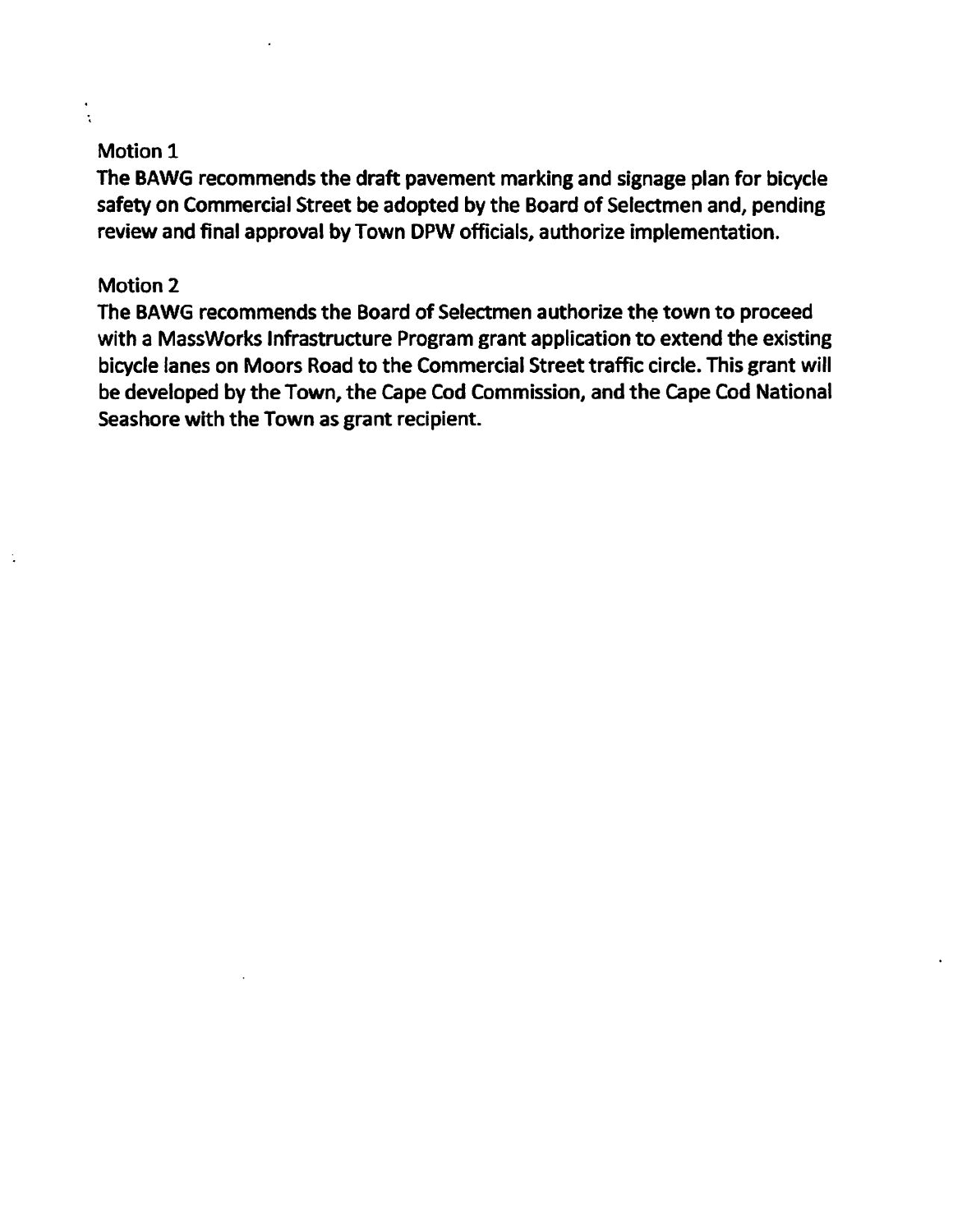To: Tri Town Bikeways Committee

From: Dave Schropfer

Date: September 7,2011

Subj: Route 6 and Cycling

The purpose of my comments is to emphasize the issue of bicycles and Route 6 should be considered holistically starting from the Eastham/Orleans traffic circle to Herring Cove exit in Provincetown.

This planning needs to consider the impact of vehicle and bicyclers simultaneously, as I know you are doing, but only for three towns.

First cycling: The specific uses, problems and opportunities.

The Cape Cod Rail Trail (CCRT) is an excellent resource, but does not fulfill the needs of all the cyclists who travel through the outer Cape. And it ends in mid-Wellfleet

Commuters who are often from Overseas use Route 6 because their motels and summer housing are often along the narrow and dangerous stretch of Route 6 as it runs through Eastham. Crossing Route 6 to get to the CCRT is dangerous.

The bike lanes in Wellfleet and Truro are wide and sufficient, but still dangerous since there is no barrier of any kind to separate vehicular traffic from bikes. The rush of wind can impact the bike as an 18-wheeler races by. It is enough to lose control. Additionally, some drivers who are angry with cyclists (and some times with reason, but usually not) find it humorous to come within the required 3-foot leeway that should be provided to non-motorized vehicles.

The lanes narrow whenever a road intersects causing the lane to be only as wide as the white "Fog Line" on the right side of the vehicle lane.

Second, vehicular: The specific uses, problems and opportunities.

There are several causes for the massive back-ups on Route 6 that occur mostly in the Memorial Day to Columbus Day period.

- 1. Alack of left turn lanes, especially where route 6 is four lanes.
- 2. The road narrows from 4 lanes to 2 lanes in a number of places: Northbound at the Wellfleet movie theater, at the Marconi light, and all remaining lights. Southbound where 6a joins 6 and 6 narrows to one lane. Also at the traffic lights.